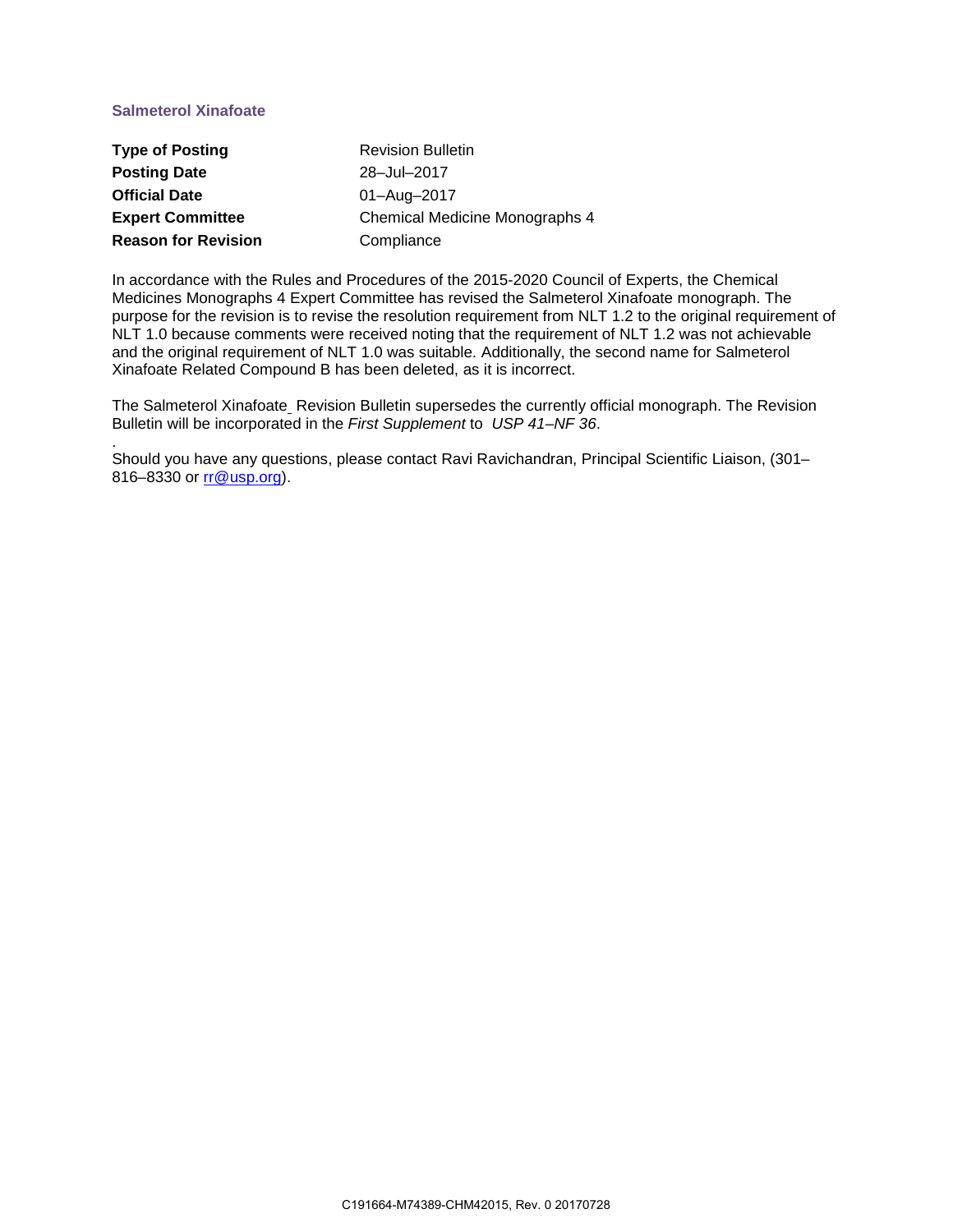

- $C_{25}H_{37}NO_4 \cdot C_{11}H_8O_3$ <br>  $C_{25}H_{37}NO_4 \cdot C_{11}H_8O_3$ <br>  $T_5$  = peak response from the *Standard solution*<br>  $C_5$  = concentration of USP Salmeterol Xinafoate RS 1,3-Benzenedimethanol, 4-hydroxy-α<sup>1</sup>-[[[6-(4-phenylbutoxy)hexyl]amino]methyl]-, (±)-, 1-hydroxy-2-naphthalene-<br>
carboxylate (salt);<br>
(±)-4-Hydroxy-a<sup>1</sup>-[[[6-(4-phenylbutoxy)hexyl]ami-<br>
(2) = concentration of Salmeterol Xinafoate in the<br>
Sample solution (mg/mL)
- (±)-4-Hydroxy-α<sup>1</sup>-[[[6-(4-phenylbutoxy)hexyl]ami-<br>| no]methyl]-*m*-xylene-α,α'-diol 1-hydroxy-2-naphthoate | **Acceptance criteria:** 98.0%–102.0% on the water<br>| and solvent-free basis

### **DEFINITION IMPURITIES**

Salmeterol Xinafoate contains NLT 98.0% and NMT 102.0% of salmeterol xinafoate  $(C_{25}H_{37}NO_4 \cdot C_{11}H_8O_3)$ , calculated on the water- and solvent-free basis.

### **IDENTIFICATION**

- A. **"Infrared Absorption**  $\langle 197 \rangle$ : [Note- $\langle 197A \rangle$ ,  $\langle 197K \rangle$ , • **A. "INFRARED ABSORPTION** (197): [NOTE—(197A), (197K), Buffer A, Buffer B, and Chromatographic system:<br>or (197M) may be used.  $\frac{1}{2}$  (Is (USP40)<br>• **B.** The retention time of the maior peak of the *Sample* **Diluent:**
- **B.** The retention time of the major peak of the *Sample* solution corresponds to that of the *Standard solution*, as **Solution** Corresponds to that of the *Standard solution*, as<br>solution corresponds to that of the *Standard solution*, as<br>obtained in the *Assay*.<br> $(52:24:24)$ . Adjust with glacial acetic acid to a pH of<br>3.8.

# *Change to read:* **Table 1**

- salmeterol be protected from light.]■1S (USP40) **Buffer A:** 0.1 M sodium dodecyl sulfate<br> **Buffer B:** 0.1 M ammonium acetate<br> **Mobile phase:** Acetonitrile, *Buffer A*, and *Buffer B* (52:24:24). Adjust with glacial acetic acid to a pH of 3.8. ■[NOTE—This may need as much as 75 mL of gla-
- **System suitability solution: ■0.25 mg/mL of USP ■..............................** Salmeterol Xinafoate RS and 0.02 mg/mL of USP<br>Salmeterol Related Compound B RS in *Mobile* baseline.<sub>■1S (*USP40*)</sub>
- 
- **Sample solution:** 0.25 mg/mL of Salmeterol Xinafoate in *Mobile phase*
- 
- **Chromatographic system**<br>(See Chromatography (621), System Suitability.) **System suitability** (See Chromatography  $\langle 621 \rangle$ , System Suitability.) **Mode:** LC
- 
- **Column:** 4.6-mm × 15-cm; ■5-μm<sub>■1S (*USP40*) packing L1 **Flow rate:** 2 mL/min</sub>
- 
- 
- 
- **System suitability**<br> **Sample:** *System suitability solution*<br>
■IS (USP40)<br>
■NOTE—The relative retention times for salmeterol re- **Analysis**
- 1.0, respectively.] acid and any peaks from blank injections.] ■1S (*USP40*)
- 
- **Relative standard deviation:** ■NMT 1.0%<sub>■1S (*USP40*) **Result = (***r<sub>U</sub>/r<sub>T</sub>) × 100* for salmeterol</sub>

Analysis<br>Samples: Standard solution and Sample solution **Salmeterol Xinafoate Salmeterol Samples:** *Standard solution* and *Sample solution*<br>Calculate the percentage of salmeterol xinafoate  $(C_{25}H_{37}NO_4 \cdot C_{11}H_8O_3)$  in the portion of Salmeterol Xinafoate taken:

$$
Result = (r_U/r_S) \times (C_S/C_U) \times 100
$$

- 
- 
- 
- 
- 

**RESIDUE ON IGNITION** 〈**281**〉**:** NMT 0.1%

### *Change to read:*

### • **ORGANIC IMPURITIES**

- [NOTE—■ *Change to read:* .It is recommended that solutions containing salmeterol be protected from light.■1S (*USP40*)]
	-
	-
- **ASSAY .Solution B:**■1S (*USP40***)** Acetonitrile **Mobile phase:** See *Table 1*.

| • PROCEDURE<br>$\blacksquare$ Note—It is recommended that solutions containing                               | Time<br>(min)        | <b>Solution A</b> <sub><math>\text{II}</math>15 (USP40)</sub><br>(%) | <b>Solution B</b> $(USP40)$<br>(%) |
|--------------------------------------------------------------------------------------------------------------|----------------------|----------------------------------------------------------------------|------------------------------------|
| salmeterol be protected from light.] $\blacksquare$ 15 (USP40)                                               |                      | 100                                                                  |                                    |
| Buffer A: 0.1 M sodium dodecyl sulfate                                                                       | 16.0                 | 100                                                                  |                                    |
| <b>Buffer B:</b> 0.1 M ammonium acetate                                                                      | 36.0                 | 30                                                                   | 70                                 |
| Mobile phase: Acetonitrile, Buffer A, and Buffer B<br>(52:24:24). Adjust with glacial acetic acid to a pH of | 45.0                 | 30                                                                   | 70                                 |
| 3.8. NOTE-This may need as much as 75 mL of gla-                                                             | $45.1$ ans $(USP40)$ | 100                                                                  |                                    |
| cial acetic acid for each liter.] $\Box$ <sub>15 (USP40)</sub>                                               | $\blacksquare$ 50a   | 100a                                                                 | $0^a$ 15 (USP40)                   |

 $^\mathrm{a}\!$  The required equilibration time may be modified to achieve a stable

- Salmeterol Related Compound B RS in *Mobile <sup>p</sup>hase* **.System suitability solution:** 5.0 mg/mL of USP ■1S (*USP40*) **Standard solution:** 0.25 mg/mL of USP Salmeterol Salmeterol Xinafoate RS and 0.3 mg/mL each of USP Xinafoate RS and USP Salme-<br>Xinafoate RS in *Mobile phase* Salmeterol Related Compound A RS and USP Salme-Salmeterol Related Compound A RS and USP Salmeterol Related Compound B RS in *Diluent*<sub>18</sub> (USP40) **Sample solution:** 5.0 mg/mL of Salmeterol Xinafoate in *Diluent* 
	-
	- **Sample: ■** System suitability solution
- **Detector:** UV 278 nm
- Suitability requirements<br>
Resolution:  $\blacksquare$ NLT  $\blacksquare$ 1.0<br>
Resolution:  $\blacksquare$ NLT  $\blacksquare$ 1.0<br>  $\blacksquare$ Injection volume: 20 μL<br>
Injection volume: 20 μL<br>
System suitability and Equal terol and salmeterol related compound B<sub>■1S (*USP40*)</sub>

# ■1S (*USP40*)

- 
- lated compound B and salmeterol are about 0.9 and [NOTE—Disregard the peak due to hydroxynaphthoic acid and any peaks from blank injections.]
	-
- **Sample:** Sample solution<br> **Resolution:** FNLT 1.0 (RB 1-Aug-2017) between salme-<br>
terol and salmeterol related compound  $B_{\blacksquare 1s}$  (USP40)<br>
the portion of Salmeterol Xinafoate taken:<br>
the portion of Salmeterol Xinafoate